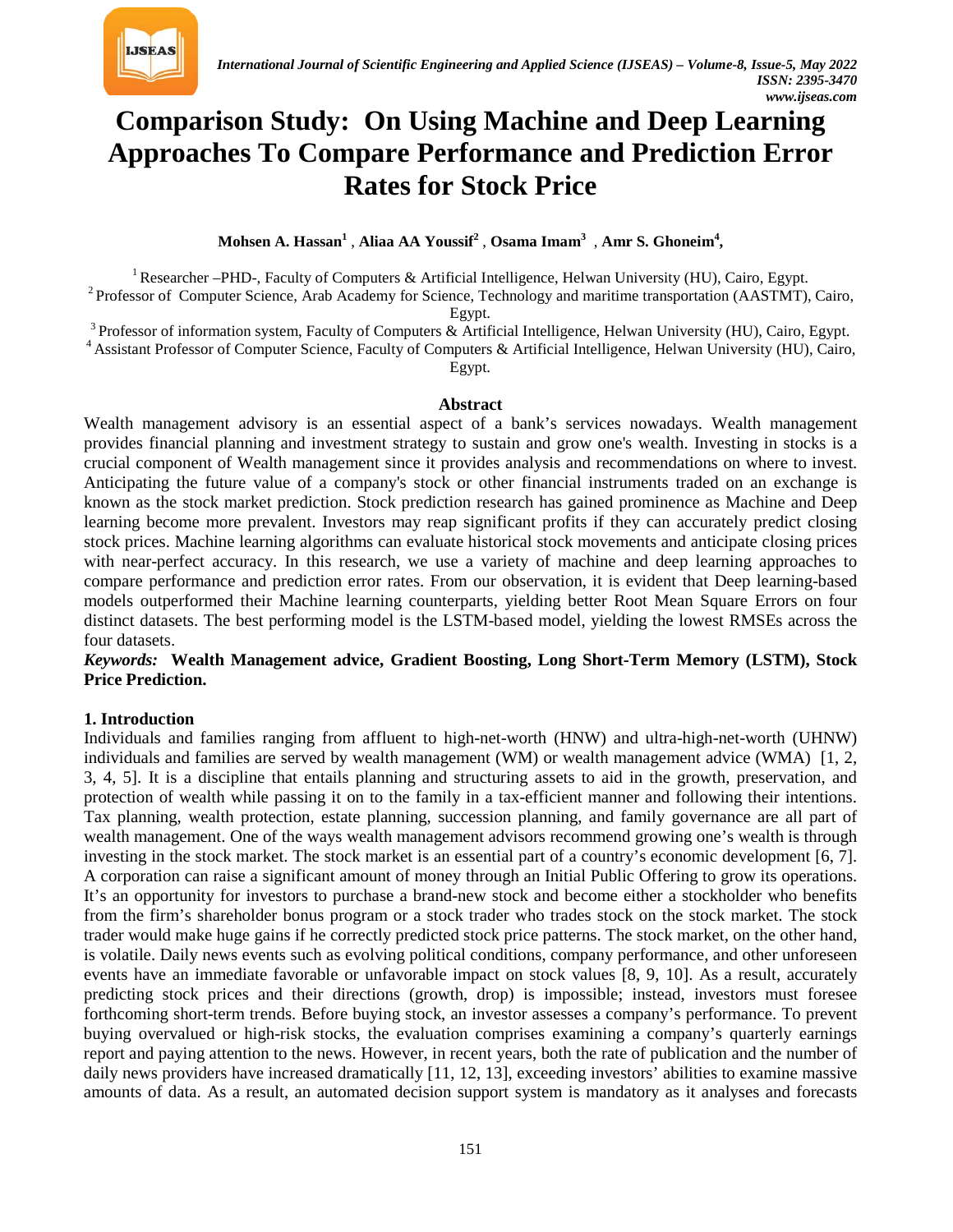

*International Journal of Scientific Engineering and Applied Science (IJSEAS) – Volume-8, Issue-5, May 2022 ISSN: 2395-3470 www.ijseas.com*

future stock developments. Stock market prediction [14]is undoubtedly one of the most challenging issues for traders and researchers. The opportunities of high profit offered by the stock market have always attracted a large number of investors. Researchers consider stock market prediction as a challenging task due to the difficulty in capturing the nonlinear and non-stationary variation in data. The applications of the machine and deep learning [15, 16] techniques for stock market prediction are a well-established area. With the rising popularity of Machine and Deep learning [17, 18], it is essential to harness the state-of-the-art models for stock



Figure 1: Simple Decision Tree. Source: Figure 2 of [21]

market prediction. In this paper, we investigate how modern machine and deep learning techniques can be utilized for stock market prediction while testing on four datasets. After stating the motivations for wealth management advice, and the utilization of Machine and Deep learning to employ them in the process, the remaining part of the paper is organized as follows. Different Machine/Deep Learning approaches for stock market prediction are reviewed in Section 2. Section 3, shows the employed dataset, and evaluation metrics. The results and experiments for both Machine and Deep Learning architectures are presented in Section 4. The conclusion and further work are found in Section 5.

#### **2. Proposed Methodology**

In the forecasting community, machine learning models have attracted attention and established themselves as strong competitors to classical statistical models [19, 20]. These models, also known as black-box or data-driven models, These black box or data driven models are examples of nonparametric non linear models which learn the stochastic dependency between the past and the future using only historical data[22] , k-nearest neighbour regression [23], and Gradient Boosting [24]. Moreover, the empirical correctness of numerous machine learning models has been investigated in a variety of diverse data situations outperforming conventional models.

#### 2.1. Machine Learning

#### 2.1.1 KNN

The k-nearest neighbors (KNN) algorithm [23, 25] is a supervised machine learning algorithm that can tackle classification and regression problems. It's simple to set up, but it has the major disadvantage of being substantially slower as the amount of data in use grows. KNN works by calculating the distances between a query and all of the instances in the data, picking the K closest examples to the query, and then voting for the most frequent label (in the case of classification) or averaging the labels (in the case of regression). Because the stock market prediction problem Neils heavily towards regression, we chose KNN as a regressor for our purposes.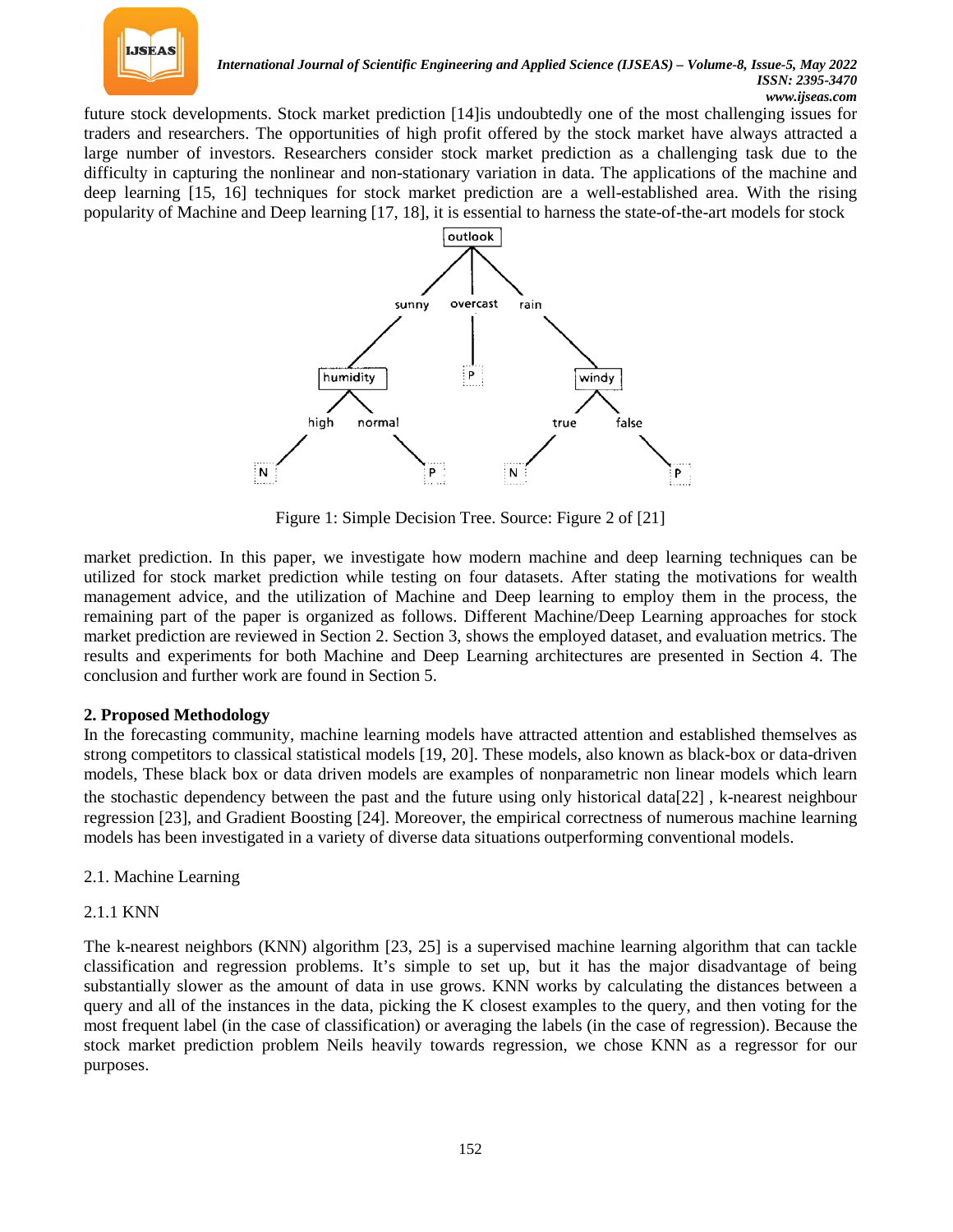

Figure 2: Overview of Boosting Process. Source: Figure 1.1 of [29]

# 2.1.2. Decision Tree

For classification and regression, Decision Trees (DTs) [21, 26] are a nonparametric supervised learning method. The goal is to learn simple decision rules from data attributes to develop a model that predicts the value of a target variable. A tree is an approximation of a piecewise constant. A decision tree can be used to depict decisions and decision-making visually and explicitly. A decision tree is a flowchart-like structure in which each internal node represents a feature test, each leaf node represents a class label, and branches represent feature combinations leading to those class labels. A simple Decision tree structure is shown in Figure 1.

# 2.1.3. Random Forest Regressor

Random forest [27, 28] is a flexible, easy-to-use machine learning algorithm that produces, even without hyperparameter tuning, a great result most of the time. It is also one of the most used algorithms, because of its simplicity and diversity. Random forest is a supervised learning algorithm. The forest is an ensemble of decision trees, usually trained with the "bagging" method. The general idea of the bagging method is that a combination of learning models increases the overall result. Random forests are also very hard to beat performance-wise compared to other machine learning algorithms. Random forests were the third-best result across the four datasets.

#### 2.1.4. Light Gradient Boosting Machine

Light Gradient Boosted Machine (LightGBM) [30, 31] is an open-source gradient boosting implementation that aims to be more efficient and effective than other approaches. LightGBM is based on Gradient-based One-Side Sampling (GOSS), a variation of the gradient boosting approach that focuses emphasis on training samples that result in a greater gradient, speeding up learning and lowering the method's computational complexity. When combined with Exclusive Feature Bundling (EFB), a method for bundling sparse (mainly zero) mutually exclusive features, such as one-hot encoded categorical variable inputs. As a result, it's a form of feature selection that's done automatically.

# 2.1.5. Gradient Boosting Regressor

Gradient boosting [32, 33] is a machine learning technique for regression, classification, and other problems that generates a prediction model from an ensemble of weak prediction models, most commonly decision trees. When a decision tree is a poor learner, the resulting method is known as gradient boosted trees, and it outperforms random forest in most cases. It constructs the model in the same stage-by-stage manner as other boosting approaches, but it broadens the scope by allowing optimization of any differentiable loss function. Gradient boosting combines the estimates of a group of simpler, weaker models to attempt to properly forecast a target variable.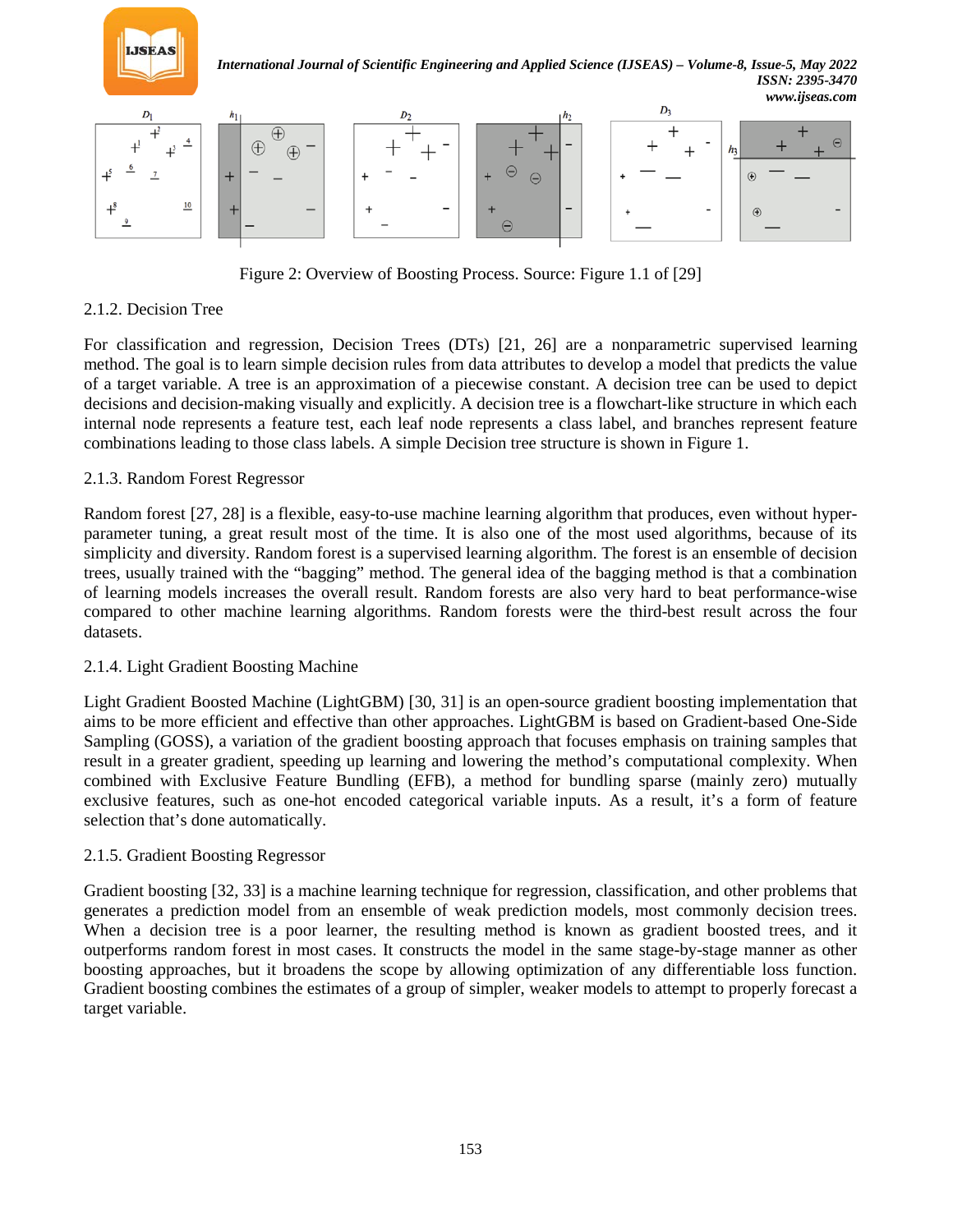

# 2.1.6. AdaBoost Regressor

An AdaBoost regressor [34, 35] is a meta-estimator that starts by fitting a regressor on the original dataset, then fits further copies of the regressor on the same dataset, but with the weights of instances changed based on the current prediction's error. As a result, future regressors concentrate on the most challenging cases. AdaBoost is a machine learning algorithm that may be used to improve the performance of any other machine learning technique. It works well with students who are struggling. On a classification task, these are models that reach accuracy just above random chance. Decision trees with one level are the most suitable and hence the most commonly used algorithm with AdaBoost.

#### 2.1.6. AdaBoost Regressor

An extra-trees regressor [36, 37]is a meta estimator that employs averaging to increase predictive accuracy and control over-fitting by fitting many randomized decision trees (a.k.a. extra-trees) on various sub-samples of the dataset. The Extra Trees approach uses the training dataset to generate a huge number of unpruned decision trees. In the case of regression, predictions are formed by averaging the prediction of the decision trees, whereas, in the case of classification, majority voting is used. The Extra Trees technique, like random forests, will sample characteristics at each split point of a decision tree at random. Unlike random forest, which selects an optimal split point using a greedy method.

#### 2.2. Deep Learning

Deep learning algorithms have recently outperformed standard models in many machine learning problems [38]. Deep neural networks have been effectively applied to time series forecasting problems, which is a critical area in data mining [39]. Because of their ability to automatically understand the temporal connections found in time series, and also the property of parameter sharing that provides borrow statistical strength from each other. Therefore, they have shown to be an effective solution. For all Deep learning algorithms, we train on 70% of each dataset, while 15% is for validation, and 15% for testing. For prediction, the input is a sample containing the last 50 days of closing prices and the output in the prediction of the price on day 51. We trained for 100 epochs with a batch size of 64 and we chose Adam as our optimizer.

#### 2.2.1. Long Short-Term Memory (LSTM)

In the realm of deep learning, Long Short Term Memory (LSTM) [40, 41]is an artificial recurrent neural network (RNN) architecture. Short-term memory is a feature of such networks, and the hypothesis to test here is that this feature can provide improvements in terms of results when compared to other classic Machine Learning methodologies. LSTM has feedback connections, unlike traditional feed-forward neural networks. A cell, an input gate, an output gate, and a forget gate make up a typical LSTM unit. The gate in the cell regulates the flow of information in the cell, and the cell remembers values across random time intervals. Because LSTM is best suited for time series analysis, it is preferred above other Neural networks such as Recurrent Neural networks (RNN). Each LSTM contains three types of gates that govern the state of each cell: Forget Gate returns a value between 0 and 1, with 1 indicating "totally keep this" and 0 indicating "absolutely ignore this." Memory Gate determines which fresh data must be saved in the cell. First, the "input door layer," a sigmoid layer, determines which values will be changed. A real layer then generates a vector of new candidate values that can be added to the state. The Output Gate determines how much each cell will generate. The resulted value will be determined by the cell status, as well as filtered and freshly added data.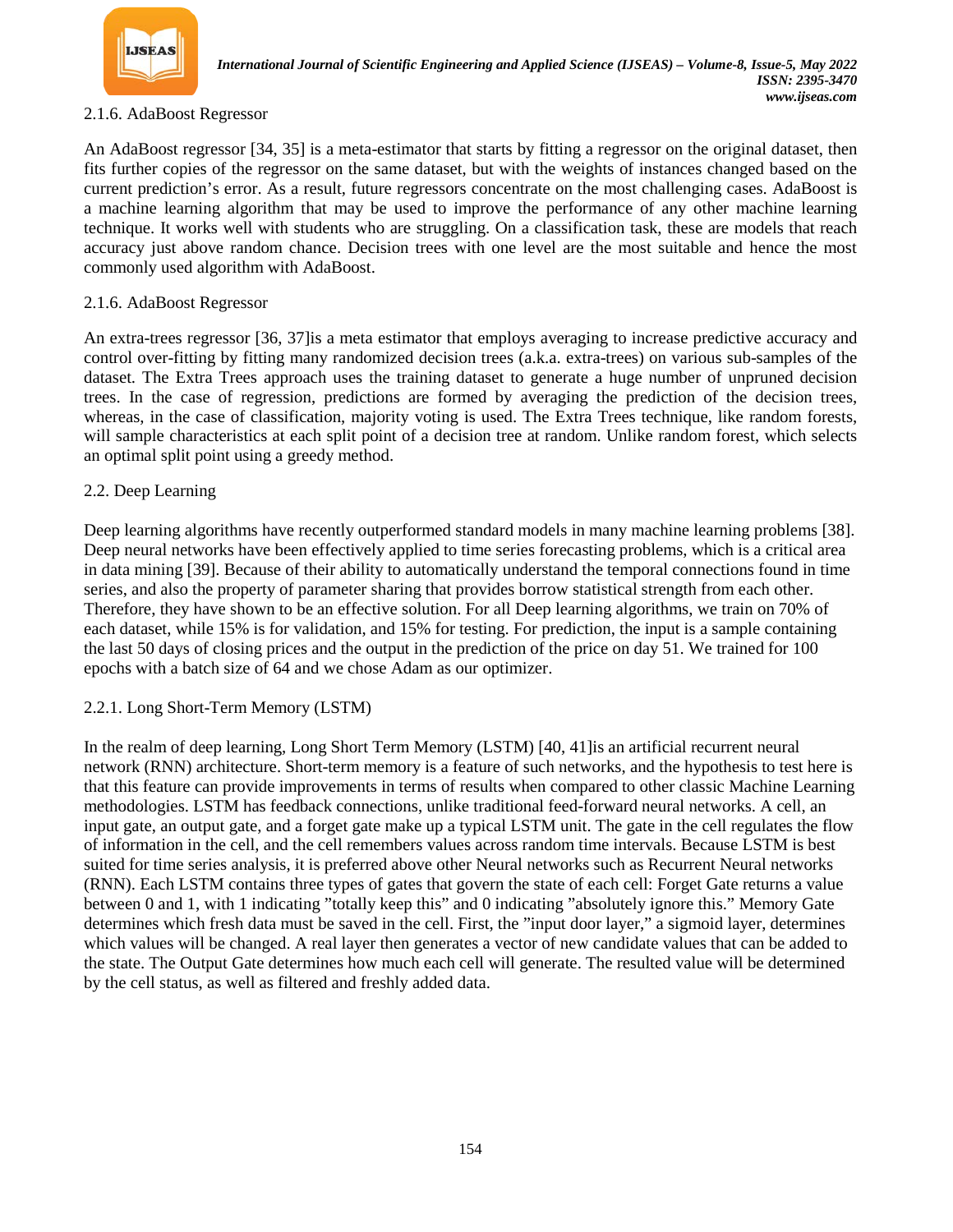



Figure 3: Long Short-term Memory Cell.

# 2.2.2. Bi-LSTM

A bidirectional LSTM, often known as a bi-LSTM [40], is a sequence processing model that consists of two LSTMs, one of which takes input in one way and the other in the other. The amount of information available to the network is efficiently increased by Bi-LSTMs. Bidirectional LSTMs are a type of LSTM that can be used to increase model performance in sequence classification issues. Bidirectional LSTMs train two instead of one LSTM on the input sequence in instances where all time steps of the input sequence are available. The first is based on the original input sequence, and the second is based on a reversed replica of the original input sequence. This can give the network more context and help it learn the problem faster and more thoroughly.

#### 2.2.3. Gated Recurrent Units (GRUs)

In recurrent neural networks, gated recurrent units (GRUs) [42] are a gating mechanism. The GRU is similar to a long short-term memory (LSTM) with a forget gate, but it lacks an output gate, hence it has fewer parameters. On some smaller and less frequent datasets, GRUs have been found to perform better. The goal of GRE is to tackle the vanishing gradient problem that a normal recurrent neural network has. The GRUs abandoned the cell state in favor of using the hidden state to transfer data. It also only has two gates, one for reset and one for the update. The update gate functions similarly to an LSTM forget and input gate.

#### 2.2.4. Bi-Gated Recurrent Units (GRUs)

A Bidirectional GRU, or BiGRU, is a sequence processing model that consists of two GRUs, one taking the input in a forward direction, and the other in a backward direction. It is a bidirectional recurrent neural network with only the input and forgets gates. Bi-GRU functions similarly to a BiLSTM, giving the network more context and helping it learn the problem faster and more thoroughly.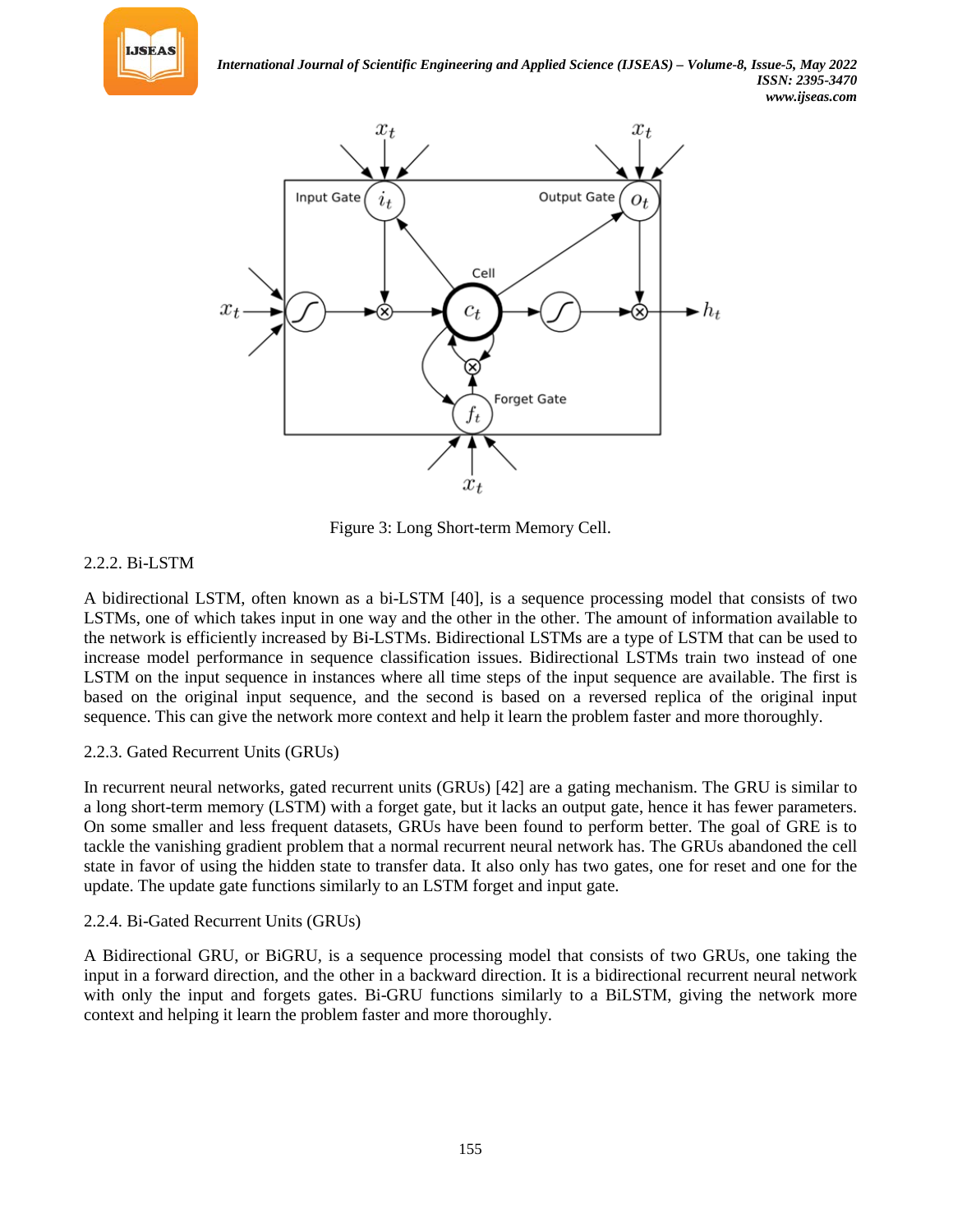



Figure 4: CNN-LSTM Architecture

# 2.2.5. CNN-LSTM

The Convolutional Long Short-Term Memory Network, or CNN LSTM [43] for short, is a type of LSTM architecture intended primarily for sequence prediction issues including spatial inputs. Convolutional Neural Network (CNN) [44] layers for feature extraction on input data are paired with LSTMs to facilitate sequence prediction in the CNN LSTM architecture. It can be used to forecast time series with great success. CNN's local perception and weight sharing can considerably minimize the number of parameters, enhancing model learning efficiency. In principle, this is a significant improvement over employing a conventional LSTM, however, in our tests, it performed worse than a regular LSTM. CNN-LSTM structure is illustrated in Figure 4.

# 2.2.6. Attention Models

In natural language processing, the attention mechanism [46] outperformed the encoder decoder-based neural machine translation system (NLP). This approach, or adaptations of it, was later applied in other applications such as computer vision, speech processing, and so on. The LSTM encoder processes the full input sentence and encodes it into a context vector, which is the LSTM/final RNN's hidden state. This should be an accurate summary of the input sentence. All of the encoder's intermediate states are ignored, and the final state ID is expected to be the decoder's first hidden state. The LSTM or RNN units in the decoder output the words in a sentence one after the other. It passes the summary (context vector) to the decoder which translates the input sentence by just seeing it. The Bi-LSTM framework now includes two attention methods. In traditional LSTM, the forget gate is replaced by the attention gate. It only applies to the previous cell state and has no bearing on the present input. As a result, the attention gate can minimize the number of training parameters significantly.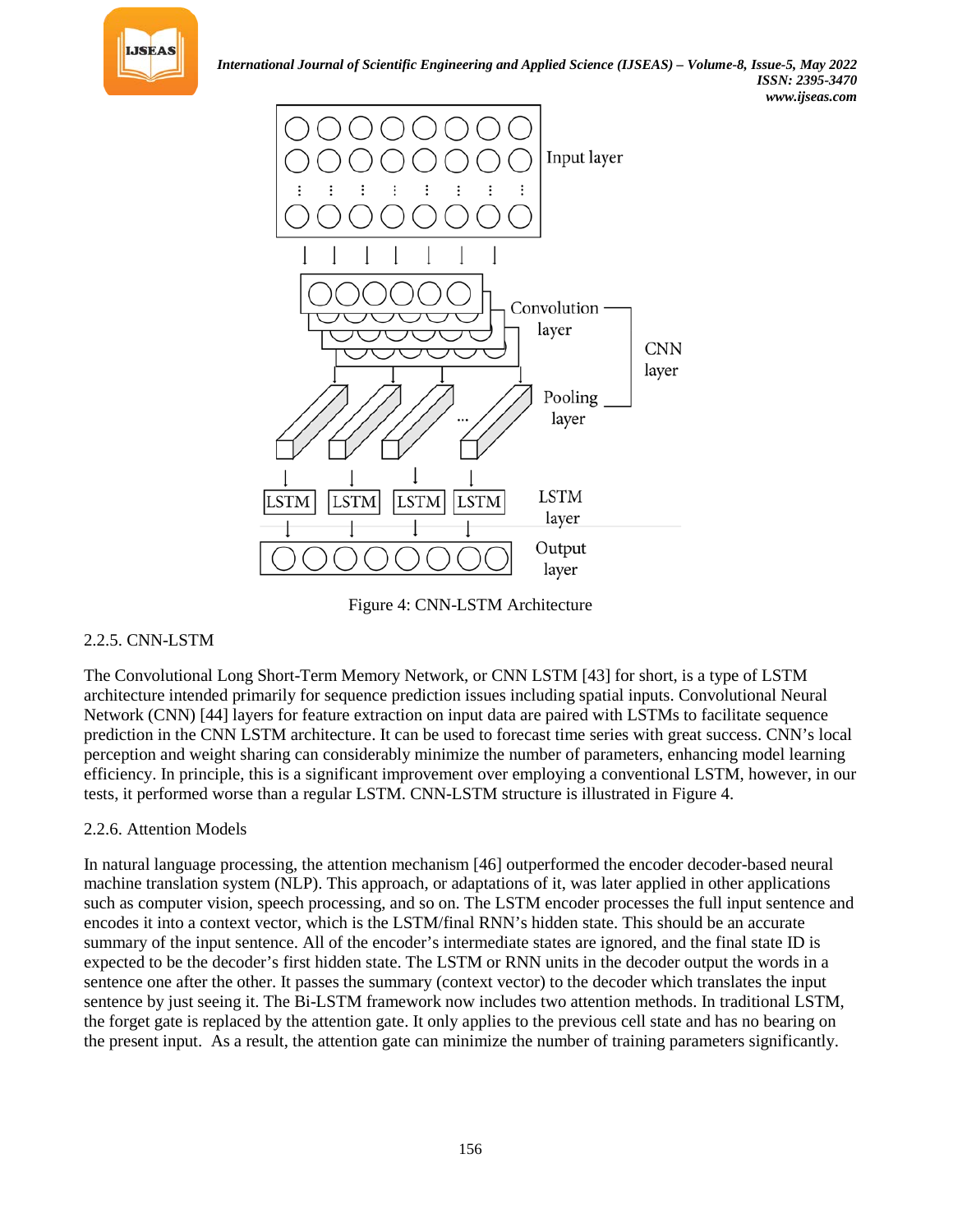



Figure 5: Illustration of Attention-LSTM Model [45]

Furthermore, the attention weighting method is applied to Bi-LSTM output, allowing it to investigate the most important data. This takes a similar approach to the attention-LSTM variation but adds BiLSTMs to the mix. We followed a similar approach [45] of attention-LSTMs, combining an attention layer with a GRU and a BiGRU to get the best of both worlds while covering as many variants of the GRU as possible. The employed model is illustrated in Figure 5.

# **3. Experimental Work**

We chose PyCaret to implement the machine learning algorithms. PyCaret is a Python machine learning package that automates machine learning operations and is open-source. It's an end-to-end machine learning and model management solution that exponentially speeds up the trial cycle and increases productivity. PyCaret is a low-code alternative to the major open-source machine learning tools, allowing you to replace hundreds of lines of code with just a few words. Experiments become progressively faster and more efficient as a result of this. For all machine learning algorithms, we train on 70% of each dataset, while 15% is for validation, and 15% for testing. For prediction, the input is a sample containing the last 50 days of closing prices and the output in the prediction of the price on day 51.

#### 3.1. The Constructed Dataset

For our datasets, we have collected four distinct datasets from four different destinations. The first is from the Commercial International Bank- Egypt, covering stocks from the second of February 2012 to the eleventh of February 2021. The second is from Hadioslb, covering stocks from the first of January 2014 to the fourth of February 2021. The third is from Orascom Hotels and Development, covering stocks from the first of January 2015 to the fourth of February 2021. The final dataset is from Palm-Hills Development, covering stocks from the first of January 2012 to the fourth of February 2021. Each dataset contains the date of the reading, the opening price, the high value of the stock, the low value of the stock, and the volume. These datasets did not contain a closing price, so we had to calculate the closing price for each record in the datasets.

#### 3.2. Evaluation Metric

The root-mean-square error (RMSE) [47, 48] is the evaluation metric we utilize. RMSE is a commonly used measure of the variations between values predicted by a model or estimator and the values observed. The square root of the second sample moment of the discrepancies between anticipated and observed values, or the quadratic mean of these differences, is represented by the RMSD.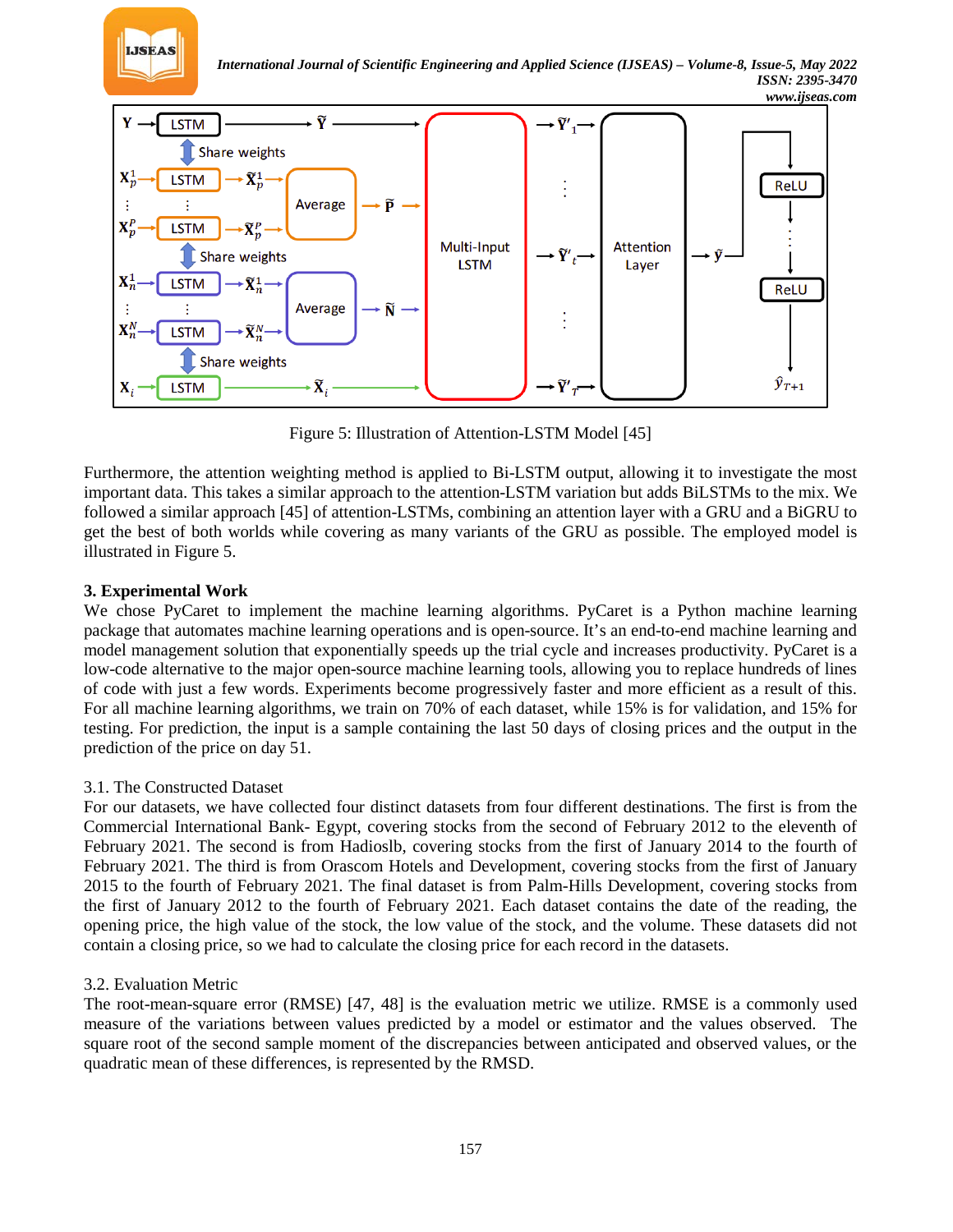



Figure 6: Data Separation

The magnitudes of the mistakes in predictions for numerous data points are combined into a single measure of predictive power called RMSD. Because it is scale-dependent, RMSD is used to evaluate predicting errors of different models for a specific dataset rather than between datasets. The square root of the average of squared mistakes is the RMSD. Each error's effect on RMSD is proportional to the squared error's size. Consequently, larger errors have a disproportionately large impact on RMSD. As a result, RMSD is susceptible to outliers.

| <b>Price</b> | <b>Open</b> | <b>High</b> | Low   | <b>Close</b> |  |
|--------------|-------------|-------------|-------|--------------|--|
| 19.01        | 21.07       | 20.13       | 21.33 | 20.18        |  |
| 21.12        | 23.17       | 23.17       | 20.93 | 23.17        |  |
| 34.33        | 34.51       | 34.79       | 34.01 | 34.51        |  |
| 36.18        | 35.96       | 36.64       | 35.86 | 35.96        |  |
| 38.06        | 37.69       | 38.41       | 37.62 | 37.69        |  |

#### **4. Results and Experiments**

In this section, we illustrate the models' predictions and show their forecasts compared to the ground truth values. From our observation, it is evident that Deep learning-based models performed better than their Machine learning counterparts across the thirteen experiments. While the differences are minor, it still proves that Deep learning models are better at catching and learning specific features that can give the edge for their prediction. In addition, LSTM-based models proved to be more accurate than the rest of the models, yielding the least RMSE across all datasets, followed closely by GRU-based models. While Machine learning algorithms were faster, they did not yield RMSE scores close to their Deep learning counterparts. The best performing Machine learning-based algorithm was the Gradient Boosting Regressor, followed closely by the Extra Trees Regressor, the Random Forest Regressor, and the Decision Tree. Illustrations of the best performing models and the RMSEs of the other tested models are shown below.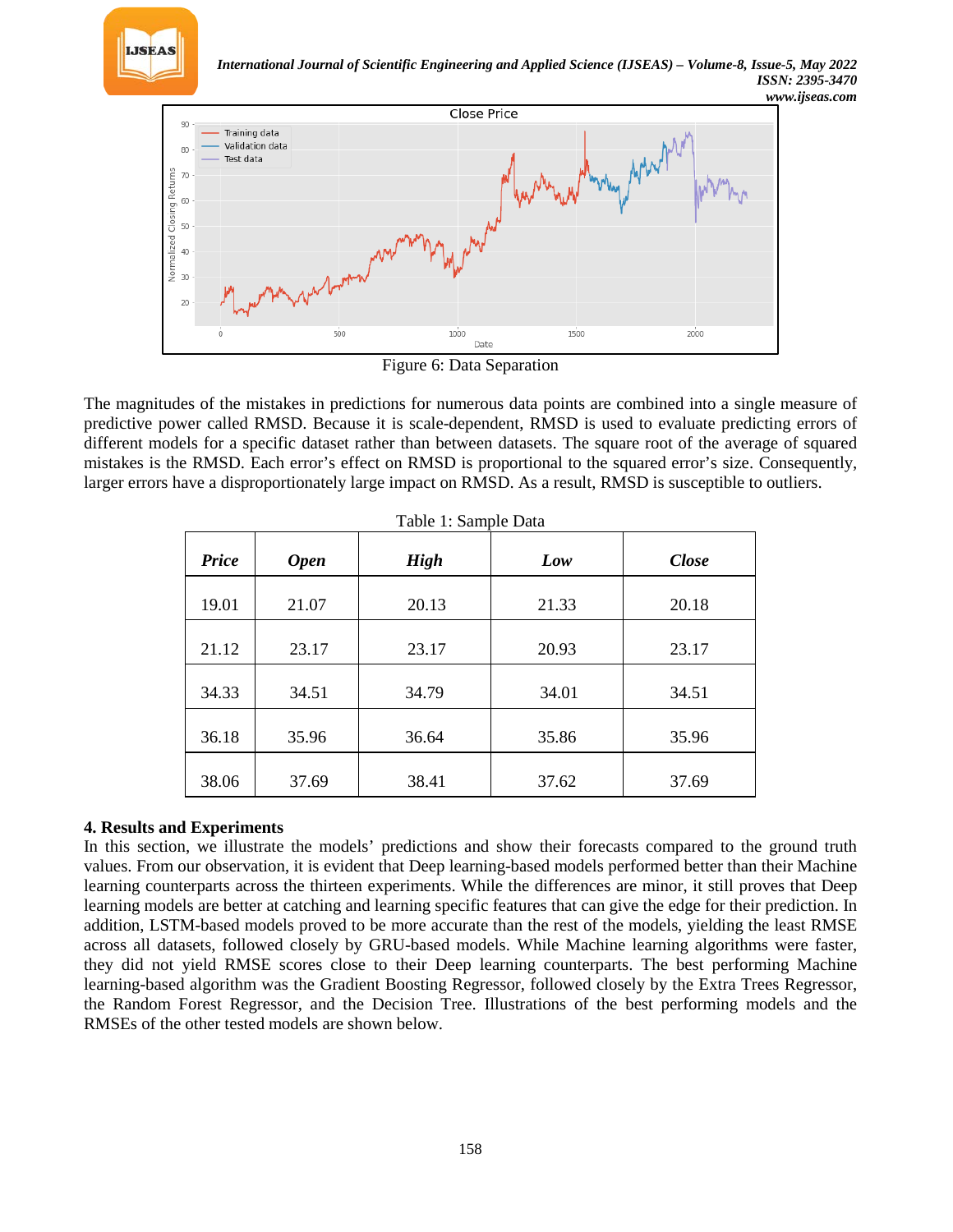

*International Journal of Scientific Engineering and Applied Science (IJSEAS) – Volume-8, Issue-5, May 2022 ISSN: 2395-3470 www.ijseas.com*



Figure 7: Proposed DL Models

To summarize, for the COMI dataset, the best-performing machine learning model is the Gradient Boosting Regressor with an RMSE of 0.7442 while the best performing deep learning model is the LSTM with an RMSE of 0.0259. For the IRON dataset, the best-performing machine learning model is the Extra Trees Regressor with an RMSE of 0.0451 while the best performing deep learning model is the LSTM with an RMSE of 0.0438. For the ORHD dataset, the best-performing machine learning model is the Gradient Boosting Regressor with an RMSE of 0.1134 while the best performing deep learning model is the Bi-LSTM with an RMSE of 0.0054. For the PHDC dataset, the best performing machine learning model is the Gradient Boosting Regressor with an RMSE of 0.0479 while the best performing deep learning model is the Bi-LSTM with an RMSE of 0.01558.

| <b>Algorithm</b>                          | <b>COMI</b> | <b>IRON</b> | <b>ORHD</b> | <b>PHDC</b> |
|-------------------------------------------|-------------|-------------|-------------|-------------|
| <b>KNN</b>                                | 19.7788     | 2.766800-e  | 3.1308      | 0.9348      |
| <b>Decision Tree</b>                      | 0.9428      | 0.047       | 0.1211      | 0.0623      |
| <b>XGBOOST</b>                            | 0.8338      | 0.0609      | 0.1396      | 0.0558      |
| <b>Random Forest</b><br>Regressor         | 0.7743      | 0.0501      | 0.1146      | 0.0489      |
| <b>Light Gradient Boosting</b><br>Machine | 0.8472      | 0.1071      | 0.2553      | 0.0645      |
| <b>Gradient Boosting</b><br>Regressor     | 0.7442      | 0.047       | 0.1134      | 0.0479      |
| <b>AdaBoost Regressor</b>                 | 1.0758      | 0.1547      | 0.3064      | 0.0709      |
| <b>Extra Trees Regressor</b>              | 0.7913      | 0.0451      | 0.1779      | 0.0491      |

|  | Table 2: ML Algorithms Results |  |
|--|--------------------------------|--|
|--|--------------------------------|--|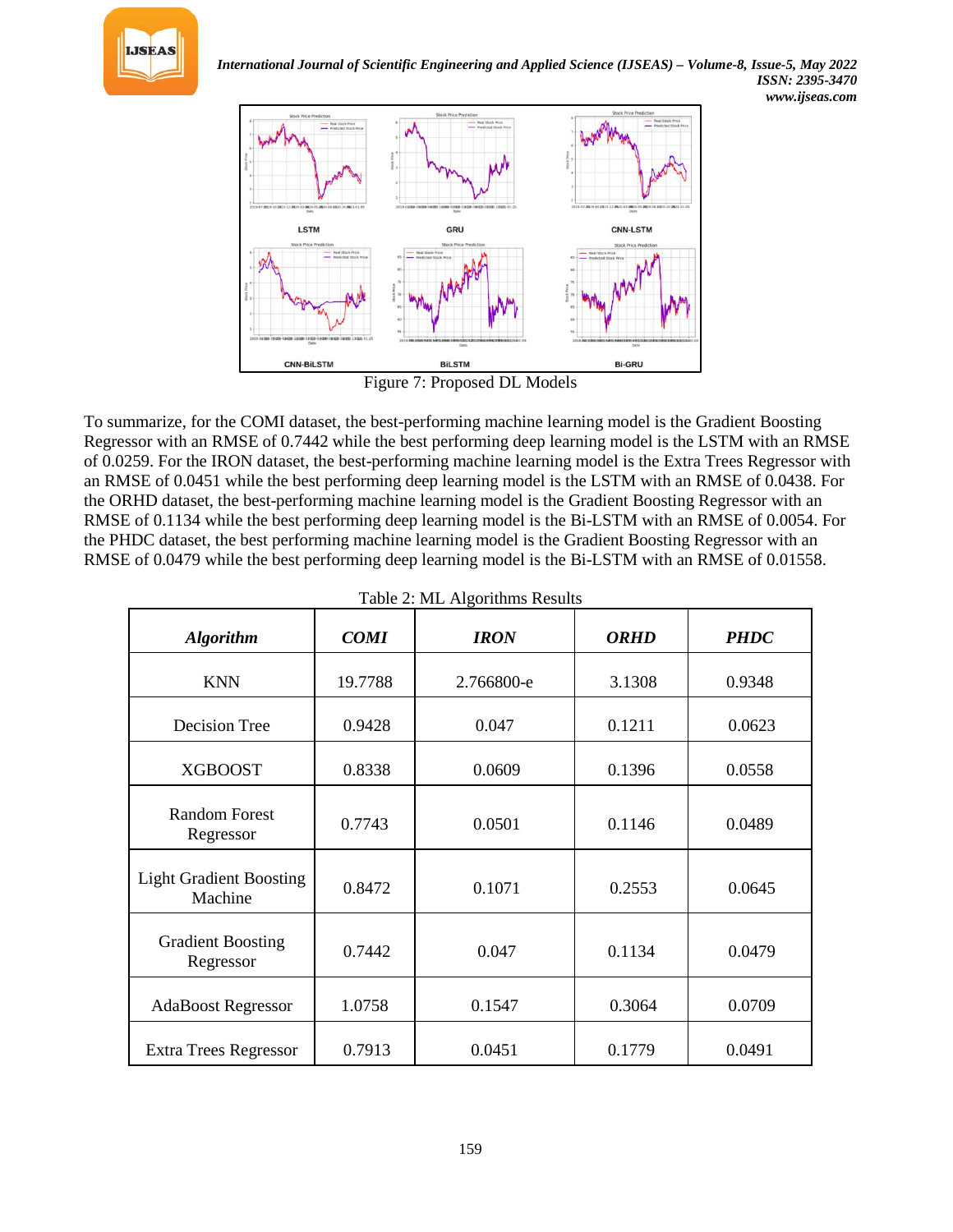

| <b>Algorithm</b>           | <b>COMI</b> | <b>IRON</b> | <b>ORHD</b> | <b>PHDC</b> |
|----------------------------|-------------|-------------|-------------|-------------|
| LSTM (50 Hidden Units)     | 0.0355      | 0.0904      | 0.0083      | 0.0276      |
| LSTM (256 Hidden Units)    | 0.0259      | 0.0438      | 0.0067      | 0.0262      |
| Bi-LSTM (50 Hidden Units)  | 0.04332     | 0.0826      | 0.0826      | 0.0178      |
| Bi-LSTM (256 Hidden Units) | 0.0315      | 0.0706      | 0.0706      | 0.01558     |
| GRU(50 Hidden Units)       | 0.02601     | 0.0631      | 0.0094      | 0.0163      |
| Bi-GRU(50 Hidden Units)    | 0.0290      | 0.0792      | 0.0058      | 0.0229      |
| <b>CNN-LSTM</b>            | 0.0457      | 0.4937      | 0.0062      | 0.114       |
| CNN-Bi-LSTM                | 0.04775     | 0.404       | 0.00755     | 0.094       |
| Attention-LSTM             | 0.0659      | 0.0615      | 0.0172      | 0.0271      |
| Attention-Bi-LSTM          | 0.1049      | 0.06249     | 0.0185      | 0.038       |
| Attention-GRU              | 0.0906      | 0.05707     | 0.0201      | 0.0236      |
| Attention-Bi-GRU           | 0.0651      | 0.1269      | 0.0190      | 0.0257      |

#### Table 3: DL Algorithms Results

# **5. Conclusion and Future Work**

In this paper, we compared 14 Machine and Deep Learning architectures on four datasets. Results indicate that Deep Learning architectures outperform classical Machine Learning algorithms by a noticeable margin. In our future work, we aim to test on larger datasets while testing on state-of-the-art models. We also aim to perform sentiment analysis on stock market-related news which we believe could add to the robustness of the model's prediction.

#### **References**

[1] R. Ferdiana, S. Sulistyo, et al., The role of information technology usage on startup financial management and taxation, Procedia Computer Science 161 (2019) 1308–1315.

[2] T. Mago<sup>\*</sup>c, F. Modave, M. Ceberio, V. Kreinovich, Computational methods for investment portfolio: the use of fuzzy measures and constraint programming for risk management, in: Foundations of Computational Intelligence Volume 2, Springer, 2009, pp. 133–173.

[3] T. Cocca, et al., Potential and limitations of virtual advice in wealth management, Journal of Financial Transformation 44 (2016) 45–57.

[4] S. R. Das, D. N. Ostrov, A. Radhakrishnan, D. Srivastav, A new approach to goals-based wealth management, Available at SSRN 3117765 (2018).

[5] H. Mohamed, I-fintech and its value proposition for islamic asset and wealth management, in: Islamic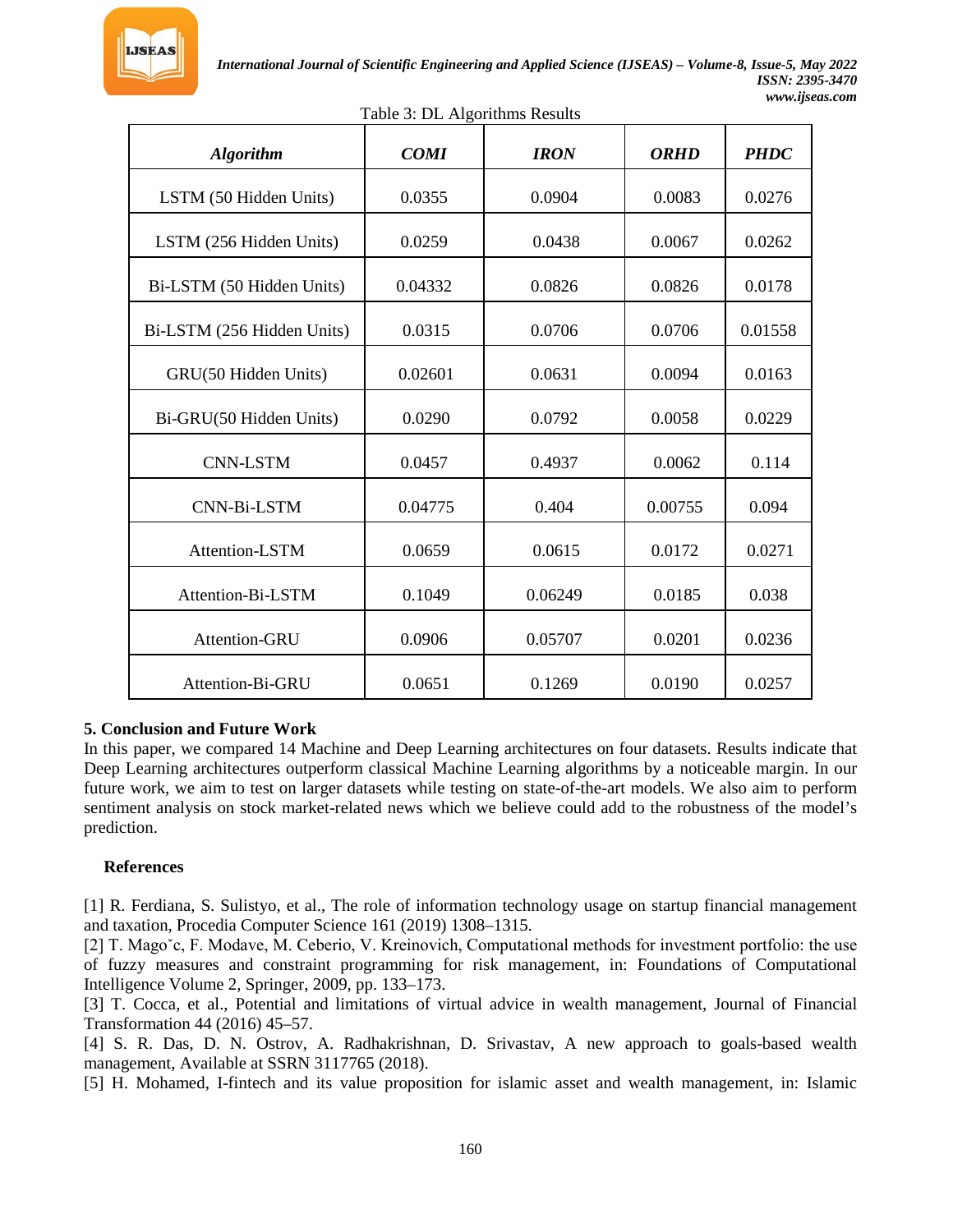

FinTech, Springer, 2021, pp. 249–266.

[6] Y. Kim, S. R. Jeong, I. Ghani, Mining to analyze news for stock market prediction, 2014.

[7] V. Ramalingam, A. A. Pandian, S. Dwivedi, J. Bhatt, Analysing news for stock market prediction, 2018.

[8] Y. Kim, M. Jeong, S. R. Jeong, Using big data opinion mining to predict rises and falls in the stock price index, in: Handbook of Research on Organizational Transformations through Big Data Analytics, IGI Global, 2015, pp. 30–42.

[9] A. Buche, D. M. B. Chandak, Stock market prediction using text opinion mining: A survey, 2016.

[10] Y. Kim, S. R. Jeong, Opinion-mining methodology for social media analytics, KSII Trans. Internet Inf. Syst. 9 (2015) 391–406.

[11] F. S. Alzazah, X. Cheng, Recent advances in stock market prediction using text mining: A survey, E-Business - Higher Education and Intelligence Applications (2020).

[12] A survey paper on stock price prediction using machine learning techniques, 2021.

[13] M.-A. Mittermayer, G. Knolmayer, 1 text mining systems for predicting market response to news : A survey, 2007.

[14] A. Sharma, D. Bhuriya, U. Singh, Survey of stock market prediction using machine learning approach, 2017 International conference of Electronics, Communication and Aerospace Technology (ICECA) 2 (2017) 506–509.

[15] P. D. Yoo, M. H. Kim, T. Jan, Machine learning techniques and use of event information for stock market prediction: A survey and evaluation, in: International Conference on Computational Intelligence for Modelling, Control and Automation and International Conference on Intelligent Agents, Web Technologies and Internet Commerce (CIMCA-IAWTIC'06), volume 2, IEEE, 2005, pp. 835–841.

[16] E. Chong, C. Han, F. C. Park, Deep learning networks for stock market analysis and prediction: Methodology, data representations, and case studies, Expert Syst. Appl. 83 (2017) 187–205.

[17] L. dos Santos Pinheiro, M. Dras, Stock market prediction with deep learning: A character-based neural language model for event-based trading, in: ALTA, 2017.

[18] J. Shen, M. O. Shafiq, Short-term stock market price trend prediction using a comprehensive deep learning system, Journal of big Data 7 (2020) 1–33.

[19] I. Parmar, N. Agarwal, S. Saxena, R. Arora, S. Gupta, H. Dhiman, L. Chouhan, Stock market prediction using machine learning, in: 2018 first international conference on secure cyber computing and communication (ICSCCC), IEEE, 2018, pp. 574–576.

[20] R. Y. Sable, S. Goel, P. Chatterjee, Empirical study on stock market prediction using machine learning, 2019 International Conference on Advances in Computing, Communication and Control (ICAC3) (2019) 1–5.

[21] J. R. Quinlan, Induction of decision trees, Machine learning 1 (1986) 81–106.

[22] B. E. Boser, I. M. Guyon, V. N. Vapnik, A training algorithm for optimal margin classifiers, in: Proceedings of the 5th Annual ACM Workshop on Computational Learning Theory, ????, pp. 144–152. [23] A. Ali, M. Hamraz, P. Kumam, D. M. Khan, U. Khalil, M. Sulaiman, Z. Khan, A k-nearest neighbours based ensemble via optimal model selection for regression, IEEE Access 8 (2020) 132095–132105.

[24] J. H. Friedman, Greedy function approximation: a gradient boosting machine, Annals of statistics (2001) 1189–1232.

[25] K. Alkhatib, H. Najadat, I. Hmeidi, M. K. A. Shatnawi, Stock price prediction using k-nearest neighbor (knn) algorithm, International Journal of Business, Humanities and Technology 3 (2013) 32–44. [26] M. Mir´o-Juli`a, G. Fiol-Roig, A. P. Isern-Dey`a, Decision trees in stock market analysis: Construction and validation, in: International Conference on Industrial, Engineering and Other Applications of Applied Intelligent Systems, Springer, 2010, pp. 185–194.

[27] S. Han, Stock prediction with random forests and long short-term memory (2019).

[28] L. Breiman, Random forests, Machine learning 45 (2001) 5–32.

[29] Y. Freund, R. Schapire, N. Abe, A short introduction to boosting, JournalJapanese Society For Artificial Intelligence 14 (1999) 1612.

[30] G. Ke, Q. Meng, T. Finley, T. Wang, W. Chen, W. Ma, Q. Ye, T.-Y. Liu, Lightgbm: A highly efficient gradient boosting decision tree, Advances in neural information processing systems 30 (2017).

[31] R. M. Nabi, S. Soran Ab M, H. Harron, A novel approach for stock price prediction using gradient boosting